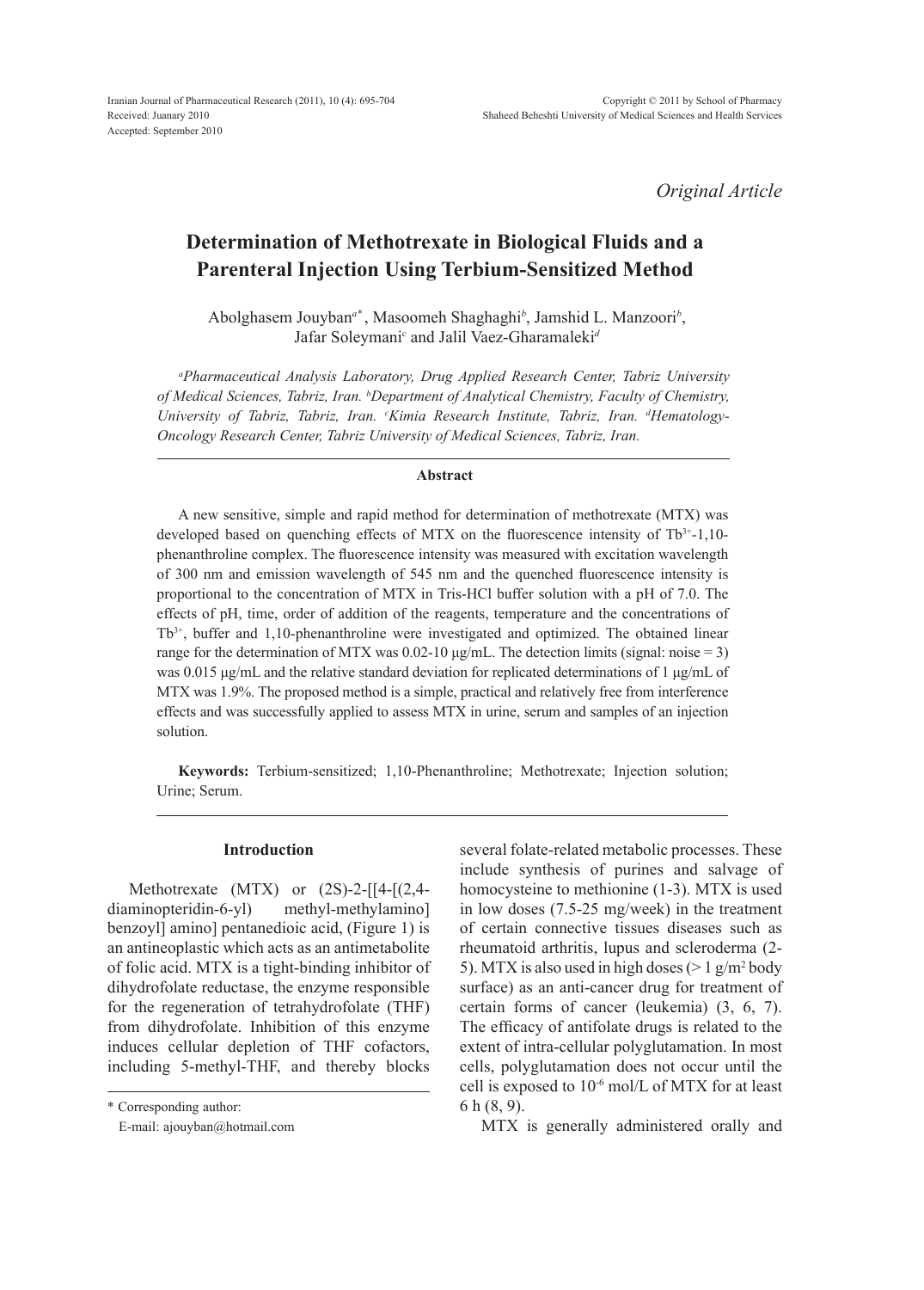

**Figure 1.** Structure of methotrexate.

after absorption, most of drug is excreted unaltered in urine. Less than 10% of MTX dose is converted to 7-hydroxymethotrexate (7-OH-MTX) in the liver. Both MTX and 7-OH-MTX are primarily excreted in urine although a small portion is also excreted in the bile. MTX binds to proteins (35-50%), while 7-OH-MTX possesses 91-95% albumin-binding and high tissue distribution. The usual terminal serum half-life of MTX is approximately 7-10 h  $(4, 4)$ 10, 11). MTX concentration in plasma and other biological fluids is determined to investigate its pharmacokinetics and also to predict and prevent its toxicity when administered in high doses via intra-venous infusion (8, 12). Therefore, the establishment of highly sensitive and simple methods for the determination of MTX is of great importance in the area of pharmaceutical sciences.

Several methods for determination of MTX in biological fluids have been reported including fluorescence polarization immunoassay (13, 14), enzymatic assay (15), enzyme-multiplied immunoassay (16), radioimmunoassay (17), HPLC methods (18-21), capillary zone electrophoresis (8, 22), fluorimetric methods (23, 24) and voltammetry (25) methods. Fluorimetric methods are based on the oxidation of MTX to pteridine. Carboxylic acid was applied to measure the plasma levels of MTX in cancer patients. Most of these methods exhibit higher sensitivities, but their selectivities are usually unsatisfactory. Although immunological methods are the most commonly used ones, they are time consuming, need great care and also more skilled analyst. Chromatographic methods have the advantage of separating with the minimum interference from enzymes but involve set up cost, a complex extraction, purification procedure, longer

analysis time, requiring relatively large volumes (> 0.1 mL) and lack of sensitivity. The major problem of electroanalytical techniques is their poor sensitivity. These methods, however are rapid and sensitive, possess inherent difficulties that limit their applications.

Considering above mentioned limitations and in order to improve measurement method of low concentration of MTX in biological samples, a simple, rapid and sensitive spectrofluorimetric method based on quenching of terbium sensitized fluorescence (TSF) is proposed in this work. Lanthanides have found applications in different fields of biomolecular and medical research. When the rare-earth ions (in particular  $Tb^{3+}$  and  $Eu<sup>3+</sup>$ ) are chelated with ligand, their fluorescence can be dramatically enhanced. These chelates have unique fluorescence characteristics such as narrow spectral width, long fluorescence lifetime and large stokes shift. Therefore, terbium (ІІІ) chelates are often used as a fluorescence probe for determination of some substances, because of the high fluorescence quantum efficiency, based on the intensity fluorescence quenching or the enhancement of these chelates (26-29). Results of a previous study (30) demonstrated that  $Tb^{3+}$ -1,10-phenanthroline (phen) complex has a strong intrinsic fluorescence of Tb<sup>3+</sup>. It was also found that its fluorescence could be quenched by MTX; therefore, a novel spectrofluorimetric method for determination of MTX could be developed.

### **Experimental**

### *Reagents and solutions*

All chemicals and solvents were of analytical reagent grade. Double distilled water was used throughout this work. A 10−2 mol/L terbium (III) solution was prepared by dissolving the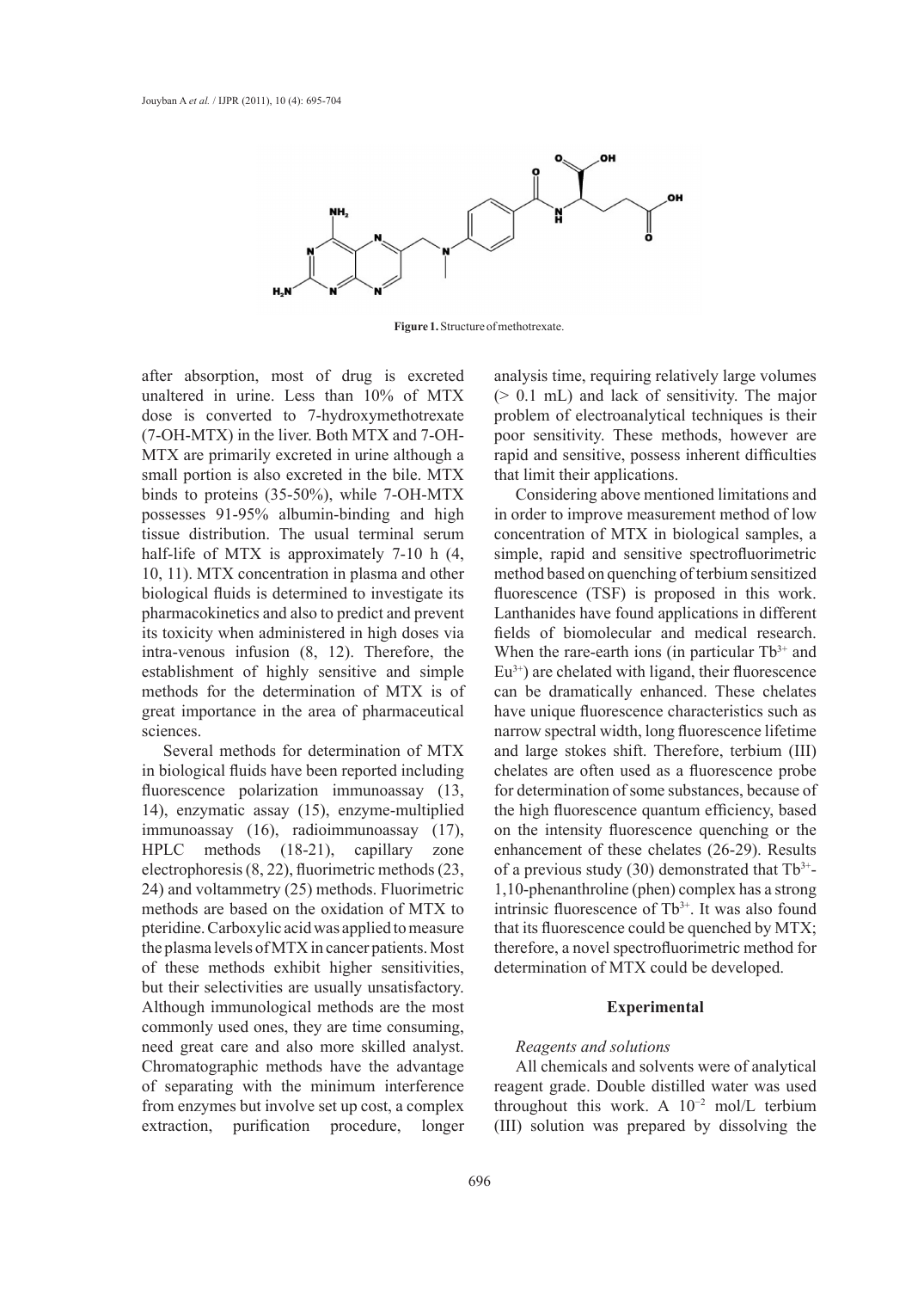

**Figure 2.** Terbium-sensitized fluorescence excitation ( $\lambda_{em}$  = 545 nm) (A) and emission ( $\lambda_{av}$  = 300 nm) (B) spectra: (1) Tb<sup>3+</sup>phen; (2)  $Tb^{3+}$ -phen -MTX; (3)  $Tb$ -MTX; (4)  $Tb^3$ . Conditions:  $[Tb^{3+}] = 2 \times 10^{-4}$  mol/L,  $[MTX] = 2$   $\mu g/mL$ ,  $[phen] = 10^{-4}$  M,  $(Tris-HCl = 0.01 M, pH = 7.0).$ 

appropriate amount of terbium (III) chloride hexahydrate  $(TbCl<sub>3</sub>.6H<sub>2</sub>O)$  (Acros Organics, USA) in double distilled water and stored in polyethylene containers to avoid memory effects of terbium adsorbed on glass vessels.

MTX with a purity of more than 98% was purchased from Sigma. A 10000 µg/mL stock standard solution was prepared by dissolving 100.0 mg of MTX powder in approximately 2 mL of 0.1 mol/L sodium hydroxide and diluted to the mark in a 10 mL volumetric flask with 10% w/v NaCl solution. The stock solution was stored at -20°C. Appropriate MTX solutions of different concentrations (10, 100 and 1000  $\mu$ g/ mL) were prepared by dilution with distilled water, stored at 4°C and protected against light.

A  $10^{-2}$  mol/L stock solution of 1,10-phenanthroline (Phen) (Fluka, Switzerland) was prepared in 10 mL ethanol and diluted to the mark in a 100 mL volumetric flask with double distilled water.

A 0.05 mol/L tris-(hydroxymethyl) aminomethane-hydrochloric acid (Tris- HCl) buffer solution was prepared by dissolving a desired amount of Tris-base (Merck, Germany) in 90 mL of water, adjusting the pH to 7.0 with HCl and making up the volume to 100 mL with water. Working standard solutions were prepared daily by successive dilution of the stock standard with water. MTX (50 mg/5 mL) injections were purchased from a local pharmacy store with the trademark of Ebetrex.

## *Apparatus*

Fluorescence spectra and intensity measurements were performed using a Jasco FP-750 spectrofluotimetry (Japan) equipped with a 150 W xenon lamp, using 1.0 cm quartz cells. All measurements were performed at  $25 \pm 0.1$  °C using a Peltier thermostatted cell holder (Jasco, Japan). The pH of solutions was measured with Metrohm model 744 pH meter (Switzerland).

### *Experimental procedure*

For the determination of MTX, the analytical procedure used to construct the calibration graph was as follow: 1 mL of  $1\times10^{-3}$  mol/L Tb<sup>3+</sup> solution, 1 mL of 0.05 mol/L Tris-HCl buffer (pH 7.0) solution, 0.25 mL of  $1\times10^{-3}$  mol/L Phen solution and aliquots of working MTX solutions (10 and 100 µg/mL) were added to 5 mL volumetric flasks. The mixture was then diluted to the mark with distilled water. The final MTX concentration was in the range of  $0.02$ -10  $\mu$ g/mL. The solutions were thermostatted at  $25 \pm 0.1$ °C and the fluorescence intensities of the solutions and blank were measured at 545 nm using an excitation wavelength of 300 nm immediately after the addition of reagents (during 2 min). Both emission and excitation slits were set at 10 nm. The quenched fluorescence intensity of Tb<sup>3+</sup>-Phen by MTX was represented as  $I_0/I_f$  in which  $I_f$  and  $I_0$  were the intensities of the systems with and without MTX, respectively.

### *Sample preparation*

The proposed procedure for the determination of MTX was applied to a parenteral formulation (50 mg/5 mL, Ebetrex®, Unterach, Austria). In addition, MTX in human urine and serum was determined. For determination of MTX in an injection solution, the diluted samples were used.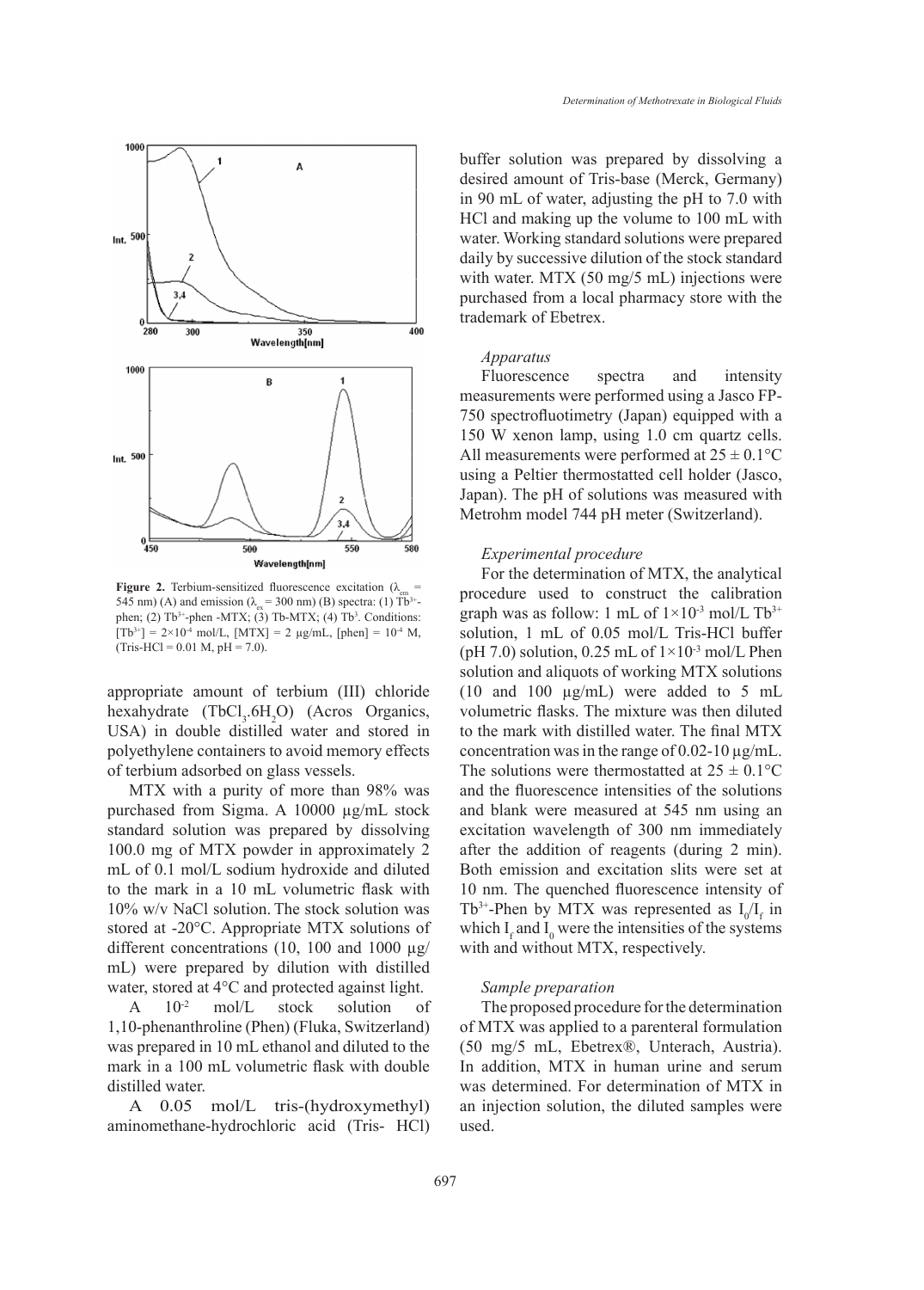

**Figure 3.** Effect of pH on the quenched fluorescence intensity  $Tb^{3+}$ -phen -MTX system. Conditions: [phen],  $2 \times 10^{-4}$  mol/L;  $[Tb^{3+}]$ ,  $10^4$  mol/L; [MTX], 2 μg/mL. ΔI<sub>f</sub> (%) =  $(I_0-I_f)/I_0 \times 100$  in which I<sub>f</sub> and I<sub>0</sub> were the intensities of the systems with and without MTX, respectively.

*Experimental procedure for the determination of MTX in serum sample*

The analytical procedure used to construct the calibration graph was as follow: an aliquot of 100 µL serum with convenient amounts of MTX stock solutions (1000 and 10000  $\mu$ g/mL) was added to 1 mL micro tubes. Then, samples were vortexed for 30 sec and after 15 min, 400 µL acetonitrile was added to remove proteins. Deproteinization was carried out by vortexing for 5 min and centrifugating for 15 min at 10000 rpm. Afterward, 0.5 mL of the supernatant was pipetted to a 10 mL volumetric flask and 0.5 mL was used to analyze as explained for the standard solution of MTX. MTX concentrations in final solutions after the dilution were in the range of 0.05-8.3 µg/mL. The fluorescence intensity of solutions and free drug serum (blank) was measured at 545 nm using an excitation wavelength of 300 nm. The recovery assay was carried out using the same procedure by addition of known amounts of MTX. Real serum samples taken from patients were also determined.

# *Experimental procedure for the determination of MTX in human urine sample*

The analytical procedure used to construct the calibration graph was as follow: an aliquot of 50 µL urine with convenient amounts of MTX stock solutions (100, 1000 and 10000 µg/mL) was spiked and diluted to 10 mL with distilled water. Then, an aliquot 0.1 mL of the diluted samples in a 5 mL volumetric flask was measured as explained for standard MTX (1000 fold). The MTX concentration in final solutions after diluting is in range of  $0.02$ -10  $\mu$ g/mL. The fluorescence intensity of solutions and free drug (blank) urine was measured at 545 nm using an excitation wavelength of 300 nm. The recovery assay was carried out using the same procedure by addition of known amounts of MTX.

# **Results and Discussion**

#### *Fluorescence spectra*

Fluorescence excitation and emission spectra of (1)  $Tb^{3+}$ -Phen, (2)  $Tb^{3+}$ -Phen-MTX, (3)  $Tb^{3+}$ - $MTX$  and (4)  $Tb^{3+}$  systems are shown in Figure 2. The characteristic peak of  $Tb^{3+}$ -Phen was observed with two emission peaks at 545 nm and 490 nm. The fluorescence spectrum of  $Tb^{3+}$ -Phen-MTX system was similar to that of Tb<sup>3+</sup>-Phen; however, the fluorescence intensity was decreased by MTX. These results indicated that there was an interaction between MTX and Tb3+- Phen. Therefore, the Tb<sup>3+</sup>-Phen-MTX system was utilized in the assays of MTX. Since the quenched fluorescence intensity at 545 nm was higher, this wavelength was chosen to detect the fluorescence intensities throughout all the experiments.

*Factors affecting the fluorescence intensity of the system*

*Effect of pH and concentration of buffer* The effect of pH on the quenched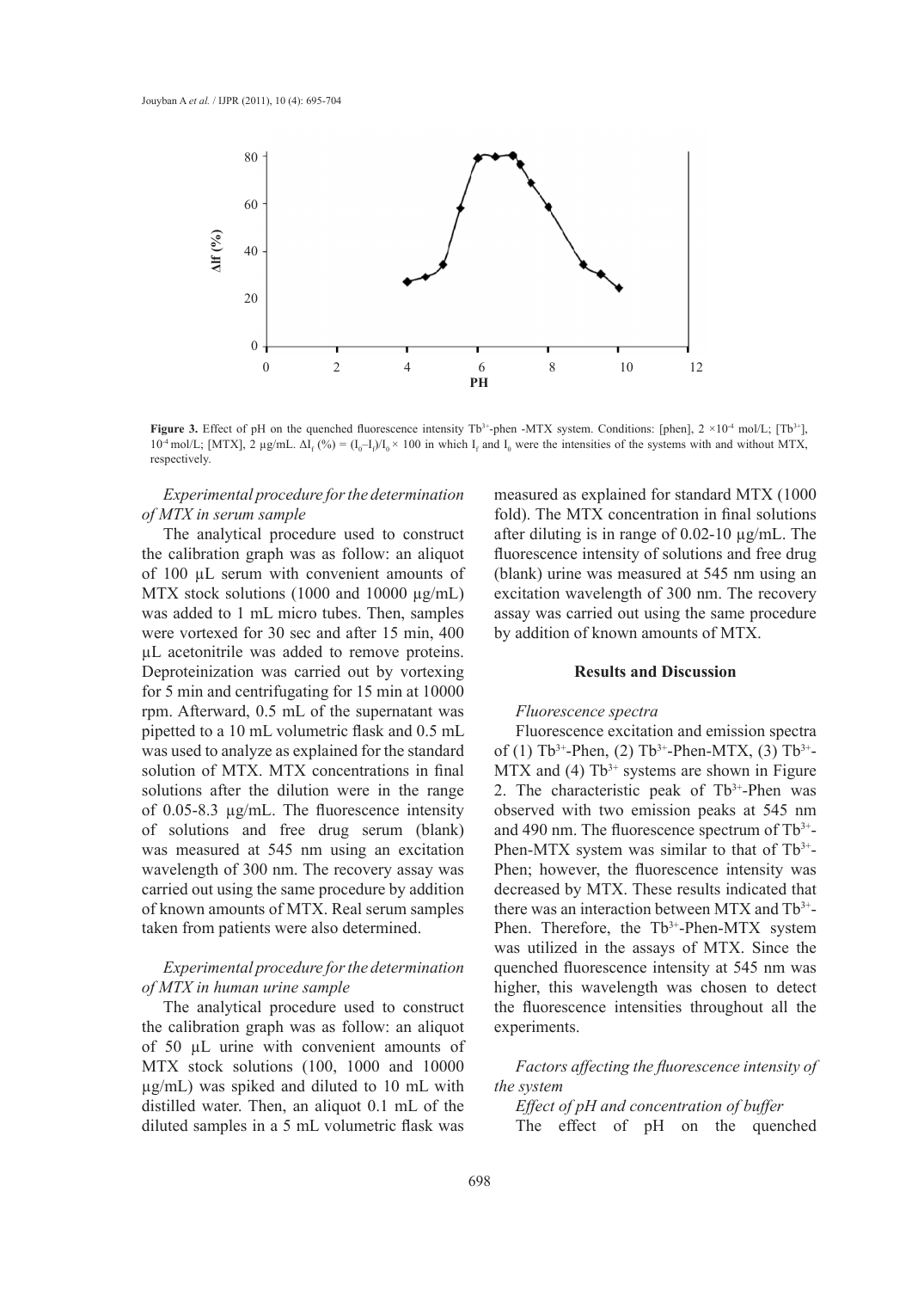

**Figure 4.** Effect of time on the fluorescence intensity and stability of Tb-phen-MTX system in different temperature. Conditions: [phen],  $2 \times 10^{-4}$  mol/L; [Tb<sup>3+</sup>],  $10^{-4}$  mol/L; [MTX], 2  $\mu$ g/mL; (Tris-HCl = 0.01 M, pH = 7.0).

fluorescence intensity  $(\Delta I_f (%))$  of the Tb<sup>3+</sup>-Phen-MTX system in the pH range of 4.5-10.0 (Figure 3) was investigated. As it is obvious in Figure 3, the decreased fluorescence intensity  $(\Delta I_f (%))$  of Tb<sup>3+</sup>–Phen complex is strongly dependent on pH and is reached to a maximum value between pH 6.8 and 7.2. Thus, pH of 7.0 was selected as the optimum pH. This pH was adjusted by Tris buffer solution. Experiments indicated that the chemical nature of the buffer has also considerable effects on the quenched fluorescence intensity. The results showed that 1 mL of Tris-HCl  $(0.05 \text{ mol/L}, \text{pH} = 7.0)$  in a final 5 mL was the most suitable concentration. Tris buffer also increases the obtained signal, probably due to its penetrating the coordination sphere of the chelate, giving rise to a synergistic effect.

# *Effect of time and temperature*

Effect of time and different temperatures on the fluorescence intensity  $(\Delta I_f (%))$  of Tb<sup>3+</sup>-Phen and Tb<sup>3+</sup>-Phen-MTX systems was studied within 80 min (Figure 4). As shown in Figure 4, in all temperatures, the fluorescence intensity of  $Tb^{3+}$ -Phen and  $Tb^{3+}$ -Phen-MTX systems is approximately constant. Therefore, the quenched fluorescence intensity of the systems is very stable and determination can be carried out immediately after the addition of all regents. The other results also showed that the quenched fluorescence intensity of the systems remain stable for more than 12 h.



Figure 5. Effect of Tb<sup>3+</sup> concentration on the quenched Fluorescence intensity. Conditions: [phen],  $2 \times 10^{-4}$  mol/L; [MTX],  $2 \mu g/mL$ , (Tris-HCl, 0.01 mol/L, pH = 7.0).

### *Effect of concentration of terbium*

The effect of the concentration of  $Tb^{3+}$ on the quenched fluorescence intensity  $(\Delta I_{\rm s})$  $(\%)$ ) of Tb<sup>3+</sup>-Phen-MTX system in constant concentration of Phen was studied and results are shown in Figure 5. It can be seen that  $\Delta I_c$ (%) has been the highest when the concentration of Tb<sup>3+</sup> in the mixture was  $2.0 \times 10^{-4}$  mol/L. Therefore, the concentration of  $Tb^{3+}$  in the mixture was chosen at  $2.0 \times 10^{-4}$  mol/L for further research.

# *Effect of concentration of phen*

The effect of Phen concentration on the fluorescence intensity  $(\Delta I_f (\%))$  of Tb<sup>3+</sup>-Phen-MTX system was studied and as the results show in Figure 6, it was found that  $\Delta I_f$  (%) of Tb3+-Phen-MTX system reached to a maximum value when the concentration of Phen was 0.5  $\times 10^{-4}$  mol/L. Therefore, this value was used for further study.

## *Effect of addition order*

Finally, the effect of addition order was tested. For this purpose, a series of solutions with different addition orders of reagents and their corresponding blank solutions were measured at  $\lambda_{\rm av}/\lambda_{\rm em} = 300$  nm/545 nm. Based on the results and considering the system stability along with the quenched fluorescence intensity enhancement, the order of Tb<sup>3+</sup>, Tris-HCl, Phen and MTX was the best and followed in further investigations.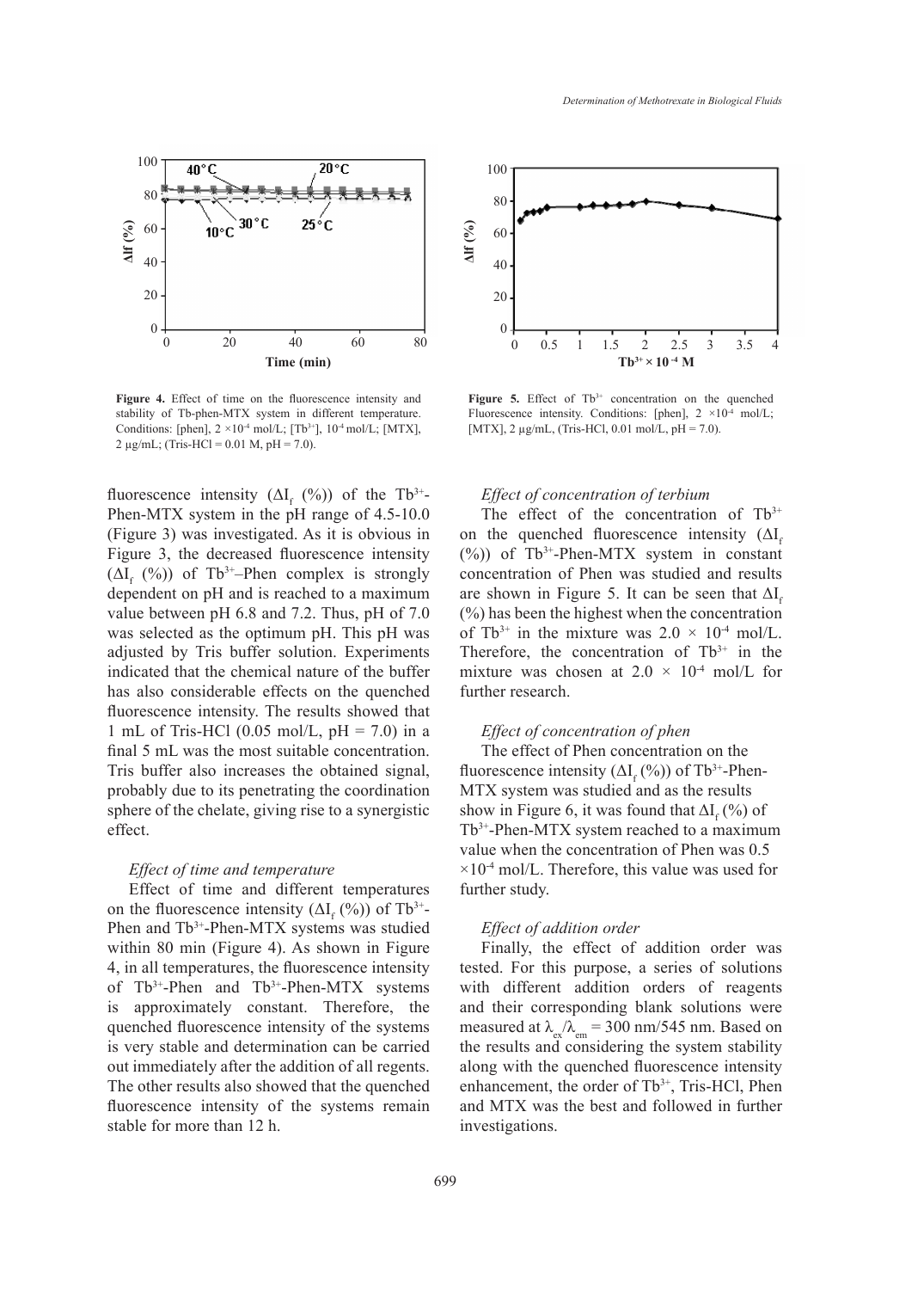

**Figure 6.** Effect of phen concentration on the quenched fluorescence intensity. Conditions:  $[Tb^{3+}]$ ,  $2 \times 10^{-4}$  mol/L; [MTX],  $2 \mu$ g/mL; (Tris-HCl, 0.01 mol/L, pH = 7.0).

#### *Concentration ranges and calibration graphs*

By using the optimized conditions described above, a spectrofluorimetric method was developed for the determination of MTX in the biological samples. The measurements are based on the Stern-Volmer equations (31, 32) which describes dynamic or collisional quenching requiring contact between the excited luminophore and the quencher Q, as follows:

$$
I_0/I_f = 1 + K_q \tau_0 [Q]
$$

In this equation,  $I_0$  and  $I_f$  are the fluorescence intensities in the absence and the presence of a quencher, respectively;  $K_q$  is the quenching rate constant (Lmol<sup>-1</sup>s<sup>-1</sup>) and  $\tau_0$  is the fluorescence lifetime(s) in the absence of the quencher. The equation shows that a plot of  $I_0/I_f$  versus the quencher concentration should give a straight line usable for the determination of the quencher. A high value of  $K_q$  leads to a low limit of detection for the quencher. The data showed that there is linearity between the MTX concentration and the quenched fluorescence intensity of the Tb<sup>3+</sup>-Phen system.

The calibration graph (the plot of  $I_0/I_f$  versus the MTX concentration)  $(n = 10)$  was found to be linear in the range of 0.02 to 10 µg/mL for MTX and its equation was as follows:

$$
I_0/I_f = 1.0969 \text{ C} + 1.0176 \text{ (r} = 0.999)
$$

Where  $I_0/I_f$  is the quenched fluorescence intensity of  $Tb^{3+}$ -Phen by MTX and C is the

concentration of MTX expressed in µg/mL. Standard deviations (SD) for the slope and intercept of the calibration graph were  $\pm 0.0037$ and  $\pm$  0.0025, respectively.

# *The limit of detection (LOD) and the limit of quantification (LQD)*

In accordance to ICH definition (33), the limit of detection was calculated as  $3S_b/m$  (where  $S_b$ is standard deviation of the blank and m is slope of the calibration graph). Using this formula, LOD was found to be 0.015 µg/mL. The limit of quantification was defined as  $10S_b/m$  and found as 0.052 µg/mL.

### *Precision and accuracy*

In order to investigate the precision of the proposed method **(**repeatability), series of six solutions of 0.05, 1.0 and 4.0  $\mu$ g/mL of MTX were measured on the same day. By applying the ICH definition (36), the relative standard deviation (RSD) for six analyses was 0.5, 1.9 and 0.4%, respectively. To assess the day-today precision (intermediate precision), repeated analyses of 1.0 and 4.0 µg/mL of MTX (six analyses) were performed over one month and interday RSD were 2.9 and 0.8%, respectively.

### *Specificity and interference study*

For the possible analytical application of the proposed method, a systematic study of the effects of coexisting substances that was likely in biological samples on the reduced fluorescence intensity  $(\Delta I_f^{\phi}\omega)$  was carried out under the optimal conditions. The effects of these species were evaluated by the addition of increasing concentration of various species to a fixed amount of MTX  $(2 \mu g/mL)$ , under the same experimental conditions, until variation greater than 10% in analytical intensity was achieved. The tolerance levels of various interferents (*e.g.* ions, amino acids, proteins and saccharides) are summarized in Table 1. Careful examination of Table 1 revealed that the most substances in low amounts were found to show small effects on the determination of MTX under permission of  $\pm$  10% relative error. In practice, through the dilution of urine samples up to 1000-fold and deproteinization of serum samples and with applying standard addition method, interference-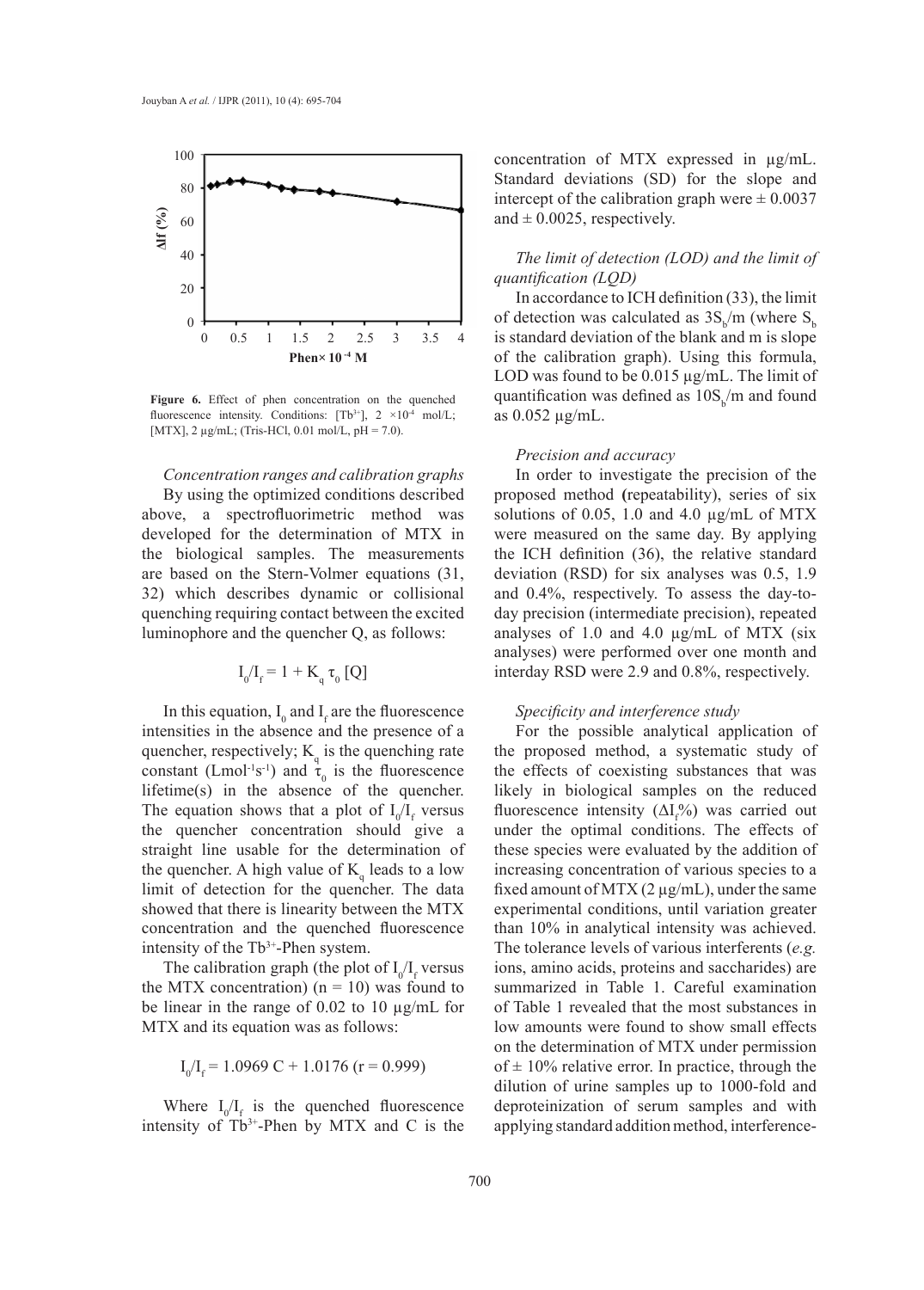| <b>Table 1.</b> Effects of common interferents on the determination |  |  |
|---------------------------------------------------------------------|--|--|
| of 2 $\mu$ g/mL MTX.                                                |  |  |

| <b>Coexisting substance</b> | <b>Ratio of Coexisting</b><br>substance to MTX | $\Delta I_{\rm F}$ % |
|-----------------------------|------------------------------------------------|----------------------|
| $K^+(Cl^-)$                 | 1:75                                           | 0.8                  |
| $Na+(Cl-)$                  | 1:150                                          | 2.4                  |
| $Ca^{2+}(Cl^{-})$           | 1:75                                           | 4.4                  |
| $Ba^{2+}(Cl^{-})$           | 1:75                                           | $-1.1$               |
| $Al^{3+}(Cl^{-})$           | 1:0.25                                         | $-7.8$               |
| $Cr^{3+}(Cl^{-})$           | 1:0.02                                         | $-3.5$               |
| $Au^{3+}(Cl^-)$             | 1:0.20                                         | 4.5                  |
| $\mathbb{Z}n^{2+}(Cl^{-})$  | 1:0.4                                          | 2.6                  |
| $Mn^{2+}(Cl^-)$             | 1:0.4                                          | 3.9                  |
| $Ni2+(Cl2)$                 | 1:0.2                                          | $-1.3$               |
| $Cu^{2+}(Cl^{-})$           | 1:0.15                                         | 4.1                  |
| $Cd2+(Cl-)$                 | 1:0.25                                         | 2.3                  |
| $Co^{2+}(Cl^{-})$           | 1:0.2                                          | 0.9                  |
| L-Alanine                   | 1:75                                           | 3.6                  |
| L-Cysteine                  | 1:25                                           | $-5.0$               |
| Tryptophane                 | 1:70                                           | 3.5                  |
| Glycine                     | 1:25                                           | 2.7                  |
| L-Leucine                   | 1:125                                          | $-5.4$               |
| <b>Tyrosine</b>             | 1:25                                           | 0.8                  |
| <b>Uric</b> acid            | 1:0.025                                        | $-1.9$               |
| <b>Sacarose</b>             | 1:12.5                                         | 2.6                  |
| Glucose                     | 1:12.5                                         | $-2.9$               |
| <b>Bovine serum albumin</b> | 1:0.20                                         | $-3.7$               |
| <b>Folic</b> acid           | 1:0.25                                         | $-3.8$               |
| <b>Folinic acid</b>         | 0.2:1                                          | $-4.5$               |

free determination of MTX is possible. Hence, the selectivity achieved by the proposed method is good and it is possible to determine the MTX. Folic acid or folinic acid were co-administered with MTX and their interferences were also investigated and the tolerance ratios were 0.3 and 0.2, respectively.

### *Analytical applications*

*Determination of MTX in an injection solution*

The developed method was applied to the determination of MTX in an injection solution and the results were shown in Table 2. One injection (containing 50 mg/5 mL) was directly diluted to 100 mL and then analyzed using the standard calibration method. The concentration of MTX in the injection solution was found as 51.5 mg/5 mL.

#### *Determination of MTX in urine samples*

To demonstrate the usefulness of the proposed method, several aliquots of MTX were added to urine. The standard addition method was used for MTX determinations due to the possible matrix effect from urine. For the assays of MTX in samples of urine, the fresh samples must be diluted appropriately within the linear ranges of determination (1000 fold). A portion of these sample solutions was analyzed through the developed method, using the standard calibration method. In these conditions, there is no interference in determination of MTX and this method can be utilized for direct determination of MTX after dilution.

The precision and accuracy of the method were investigated by adding different concentrations of MTX. Recoveries obtained for different concentrations of MTX spiked to urine samples were between 98.4% and 104.8% (Table 2) with the RSDs less than 3%. Inter day RSD values for concentrations of 200 and 40 µg/mL were 0.7% and 1.5%, respectively. Therefore, the proposed method was easy to perform for the direct determination of MTX without requiring any pretreatment step.

# *Determination of MTX in patient serum samples*

The developed method was applied to the determination of MTX in human serum samples after a prior protein precipitation using acetonitrile with serum (acetonitrile ratio of 1 : 2). It should be noted that the dilution (1000 fold) of serum samples following the protein precipitation step is necessary. The dilution diminishes the high background fluorescence measured for blank serum sample.

The precision and accuracy of the method were measured by the added-found procedure. Spiked serum samples were prepared with addition of different concentrations of MTX, around therapeutic concentrations in human serum (50-300 µg/mL) and analyzed on different days for measuring inter-day precision (using the calibration graph on each day). Intra-day precision was obtained by replicate analyses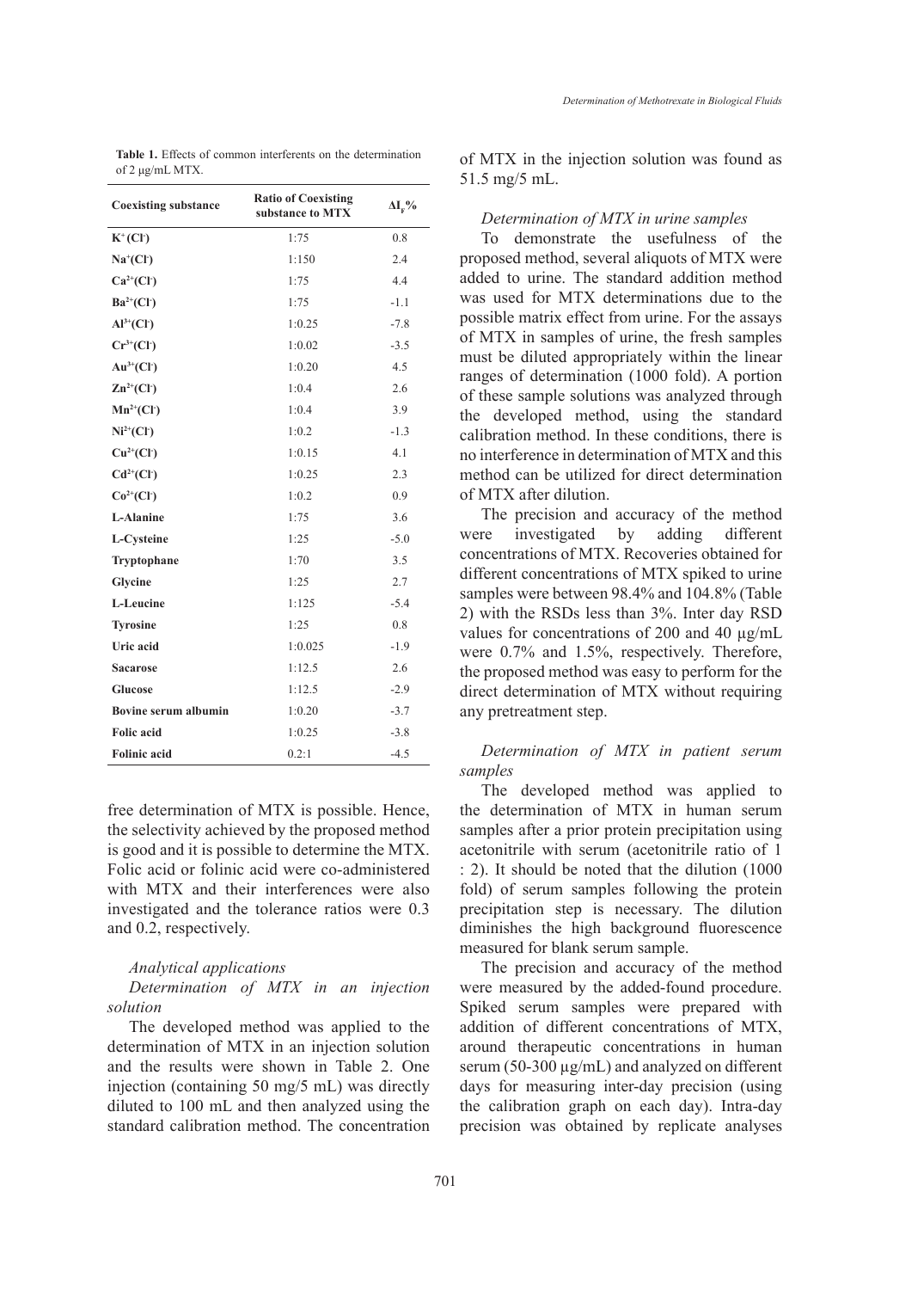| Added $(\mu g/mL)$ | Found* $(\mu g/mL)$ | Recovery $(\% )$ | RSD(%) |
|--------------------|---------------------|------------------|--------|
| 25.0               | $26.0 \pm 0.4$      | $104.8 \pm 1.7$  | 1.5    |
| 40.0               | $40.5 \pm 0.4$      | $101.2 \pm 1.2$  | 1.0    |
| 100.0              | $99.5 \pm 4.1$      | $98.4 \pm 1.9$   | 4.2    |
| <b>200.0</b>       | $209.5 \pm 0.7$     | $104.7 \pm 0.4$  | 0.3    |
| 300.0              | $314.5 \pm 8.0$     | $104.7 \pm 2.7$  | 2.5    |

**Table 2.** Determination of MTX in urine samples.

\* Mean of five observations ± standard deviation.

of the serum samples on the same day. The data of Table 3 demonstrate an acceptable precision and accuracy over the investigated concentration range. Recoveries obtained for different concentrations of MTX in spiked serum samples were between 97.5% and 110.5% (Table 3) with the RSDs less than 5%. Therefore, the method is appropriate for determination of MTX in serum and meets the requirement of rapidity for routine use in high dose MTX therapy. Also, the advantage of a low-cost and easily handling instrument should be taken into consideration.

The regression equation (n = 21) was  $I_0/I_f$  = 0.7918 C + 0.9953 ( $r = 0.999$ ) and the standard deviations (SD) for the slope and intercept of the calibration graph were  $\pm$  0.0012 and  $\pm$  0.0078, respectively. Results of analysis of a real serum sample showed that MTX level was 2244 mg/L (sample was diluted up to 4000 times to be in the linear range of the calibration graph).

# **Conclusion**

A new sensitive method for simple and

rapid determination of MTX was developed for the determination of trace amounts of MTX. Phen forms a binary complex with  $Tb^{3+}$ , which emits at 545 nm. MTX can remarkably reduce its fluorescence intensity at this wavelength. The reduction in the fluorescence intensity of the Tb3+-Phen probe is proportional to the concentration of MTX. This method was very simple, precise and rapid and also was easily applied to the determination of MTX in real samples with good reproducibility and allowed the interference-free determination of MTX in real samples. The presented method is not very selective in comparison with the HPLC methods, but it is fast and requires small volume of serum or urine samples for determination of MTX and besides, no sample pre-treatment is required.

### **Acknowledgments**

Authors would like to thank the partial financial support of Drug Applied Research Center, Tabriz University of Medical Sciences under grant No. 87-44.

|           | Added $(\mu g/mL)$ | Found * $(\mu g/mL)$ | Recovery $(\% )$ | RSD(%) |
|-----------|--------------------|----------------------|------------------|--------|
|           |                    |                      |                  |        |
|           | 50.0               | $55.2 \pm 1.8$       | $110.5 \pm 3.3$  | 3.3    |
|           | 100.0              | $106.3 \pm 2.6$      | $106.7 \pm 2.6$  | 2.4    |
| Intra-day | 250.0              | $254.5 \pm 0.7$      | $98.2 \pm 0.30$  | 0.30   |
|           | 300.0              | $314.5 \pm 4.0$      | $104.9 \pm 1.3$  | 1.3    |
|           |                    |                      |                  |        |
|           | 50.0               | $53.2 \pm 2.4$       | $106.4 \pm 4.8$  | 4.5    |
| Inter-day | 100.0              | $106.4 \pm 1.4$      | $106.4 \pm 1.4$  | 1.3    |
|           | 250.0              | $243.7 \pm 3.7$      | $97.5 \pm 1.5$   | 1.5    |
|           | 300.0              | $323.0 \pm 7.1$      | $107.7 \pm 2.4$  | 2.2    |

\*Mean of five observations ± standard deviation.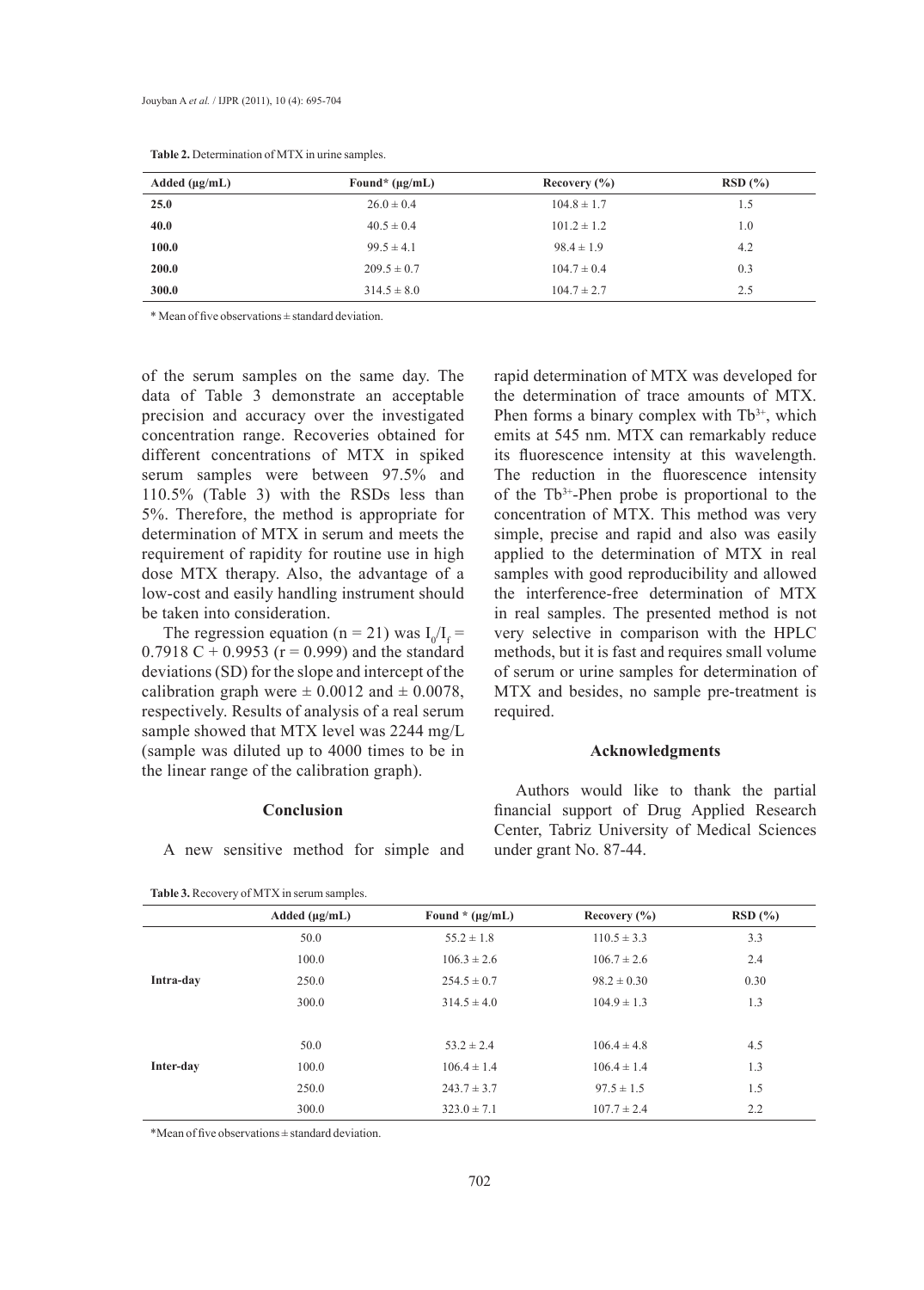### **References**

- (1) Sabry SM, Abdel-Hady M, Elsayed M, Fahmy OT and Maher HM. Study of stability of methotrexate in acidic solution spectrofluorimetric determination of methotrexate in pharmaceutical preparations through acid-catalyzed degradation reaction. *J. Pharm. Biomed. Anal.* (2003) 32: 409-423.
- Bleyer WA. The clinical pharmacology of methotrexate: (2) New applications of an old drug. *Cancer* (1978) 41: 36-51.
- Moghbel A, Zand-Moghaddamb A, Rezaee S and (3) Pedram M. High-performance liquid chromatography determination of methotrexate in plasma. *Iranian J. Pharm. Res.* (2003) 2: 149-152.
- Ranganathan P and McLepd HL. Methotrexate (4) pharmacogenetics. *Arthritis Rheum.* (2006) 54: 1366- 1377.
- Pavy S, Constantin A, Pham T, Gossec L, Maillefert JF, (5) Cantagrel A, Combe B, Flipo RM, Goupille P, Le Loët X, Mariette X, Puéchal X, Schaeverbeke T, Sibilia J, Tebib J, Wendling Dand Dougados M. Methotrexate therapy for rheumatoid arthritis: Clinical practice guidelines based on published evidence and expert opinion. *Joint Bone Spine* (2006) 73: 388-395.
- (6) Vahid Roudsari F, Ayati S, Saghafy N and Shakeri M. Misoprostol alone or in combination with methotrexate for termination of pregnancy at first trimester. *Iranian J. Pharm. Res.* (2010) 9: 89-94.
- Levitt M, Mosher MB, DeConti RC, Farber LR, (7) Skeel RT, Marsh JC, Mitchell MS, Papac RJ, Thomas ED and Bertino JR. Improved therapeutic index of methotrexate with «leucovorin rescue». *Cancer Res.* (1973) 33: 1729.
- Rodrıguez Flores J, Castaneda Penalvo G, Espinosa (8) Mansilla A and Rodrıguez Gomez MG. Capillary electrophoretic determination of methotrexate, leucovorin and folic acid in human urine. *J. Chromatogr. B* (2005) 819: 141–147.
- Gao L, Wu Y, Liu J and Ye B. Anodic voltammetric (9) behaviors of methotrexate at a glassy carbon electrode and its determination in spiked human urine. *J. Electroanal. Chem.* (2007) 610: 131–136.
- (10) Swierkot J and Szechinski J. Methotrexate in rheumatoid arthritis. *Pharmacol. Rep.* (2006) 58: 473- 492.
- $(11)$  Henghe Tian MD, Bruce N and Cronstein MD. Understanding the mechanisms of action of methotrexate. *Bull NYU Hosp. Joint Dis.* (2007) 65: 168-173.
- Fleisher M. Antifolate analogs: Mechanism of action, (12) analytical methodology, and clinical efficacy. *Ther. Drug Monit.* (1993) 15: 521-529.
- $(13)$  Pesce MA and Bodourian SH. Evaluation of a fluorescence polarization immunoassay procedure for quantitation of methotrexate. *Ther. Drug Monit.* (1986) 8: 115-121.
- Hayashi H, Fujimaki C, Tsuboi S, Matsuyama T, (14) Daimon T and Itoh K. Application of fluorescence

polarization immunoassay for determination of methotrexate-poltglutamates in rheumatoid arthirits patients. *Tohoku J. Exp. Med.* (2008) 215: 95-101.

- $(15)$  Falk LC, Clark DR, Kalman SM and Long TF. Enzymatic assay for methotrexate in serum and cerebrospinal fluid. *Clin. Chem.* (1976) 22: 785-788.
- $(16)$  Buice RG, Evans WE, Karas J, Nicholas CA, Sidhu P, Straughn AB, Meyer MC and Crom WR. Evaluation of enzyme immunoassay, radioassay, and radioimmunoassay of serum methotrexate, as compared with liquid chromatography. *Clin. Chem.* (1980) 26: 92-98.
- $(17)$  Raso V and Schereider R. A rapid and specific radioimmunoassay for methotrexate. *Cancer Res.* (1975) 35: 1407-1410.
- McCruddena EA and Tettb SE. Improved high-(18) performance liquid chromatography determination of methotrexate and its major metabolite in plasma using a poly(styrene-divinylbenzene) column. *J. Chromatogr. B* (1999) 721: 87-92.
- $(19)$  Duran Meras I, Espinosa Mansilla A and Rodriguez Gomez M. Determination of methotrexate, several pteridines, and creatinine in human urine, previous oxidation with potassium permanganate, using HPLC with photometric and fluorimetric serial detection. *Anal. Biochem.* (2005) 346: 201-209.
- (20) Komeilizadeh H, Foroutan SM, Zarghi A and Shafaati A. Quantification of Polyethylene Glycol Esters of Methotrexate and Determination of Their Partition Coefficients by Validated HPLC Methods. *Iranian J. Pharm. Res.* (2009) 8: 27-31.
- $(21)$  Li H, Luo W, Zengb Q, Lin Z, Luo H and Zhang Y. Method for the determination of blood methotrexate by high performance liquid chromatography with online post-column electrochemical oxidation and fluorescence detection. *J. Chromatogr. B* (2007) 845: 164-168.
- (22) Kuo CU, Wu HL, Kou HS, Chiou SS, Wu DC and Wu SM. Simultaneous determination of methotrexate and its eight metabolites in human whole blood by capillary zone electrophoresis. *J. Chromatogr. A* (2003) 1014: 93-101.
- (23) Chakrabarti SG and Bernstein IA. A simplified fluorometric method for determination of plasma methotrexate. *Clin. Chem.* (1969) 15: 1157–1161.
- $(24)$  Chen S, Zhang Z, He D, Hu Y, Zheng H and He C. Flow-injection-electrochemical oxidation fluorimetry for determination of methotrexate. *Luminescence* (2007) 22: 338-342.
- Wang F, Wu Y, Liu J and Ye B. DNA Langmuir-Blodgett (25) modified glassy carbon electrode as voltammetric sensor for determinate of methotrexate. *Electrochim. Acta* (2009) 54: 1408-1413.
- $(26)$  Tong C, Hu Z and Liu W. Sensitive determination of DNA based on the interaction between norfloxacin-Tb3+ complex and DNA. *J. Agric. Food Chem.* (2005) 53: 6207-6212.
- (27) Tong CL, Xiang GH, Huang DJ and Liu WP. Determination of ofloxacin by the terbium(III) ion